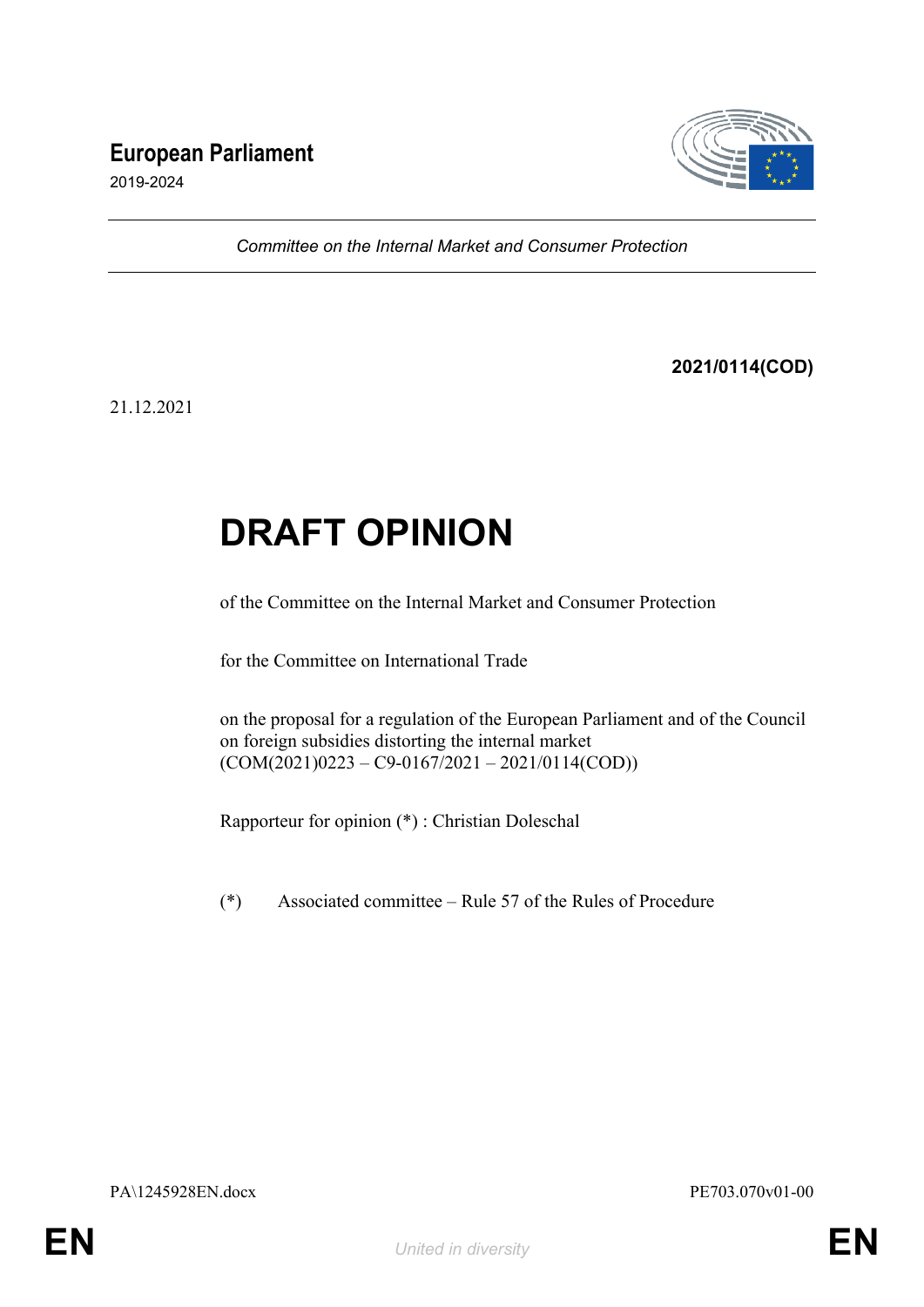PA\_Legam

**EN**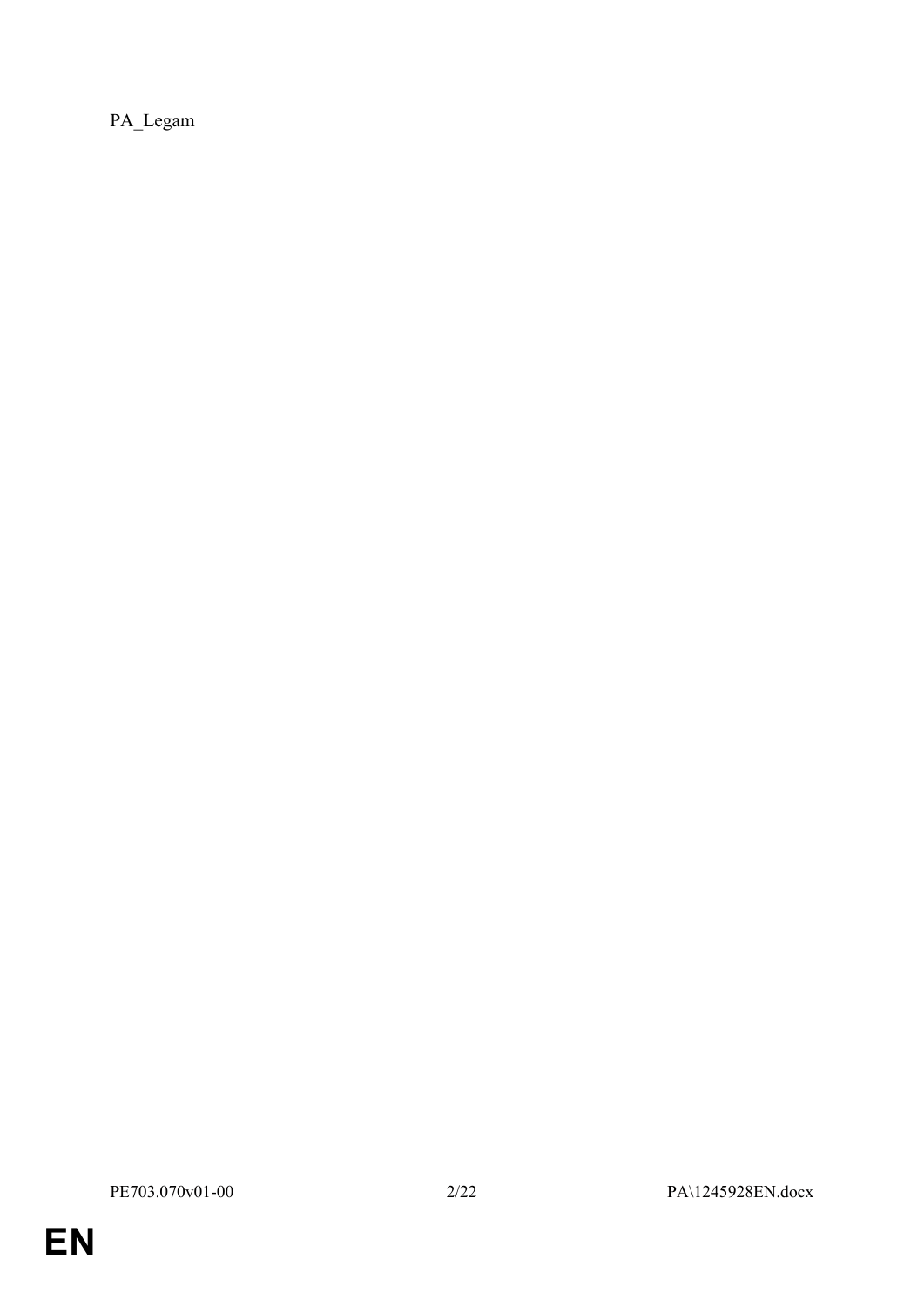### **SHORT JUSTIFICATION**

The European Union is closely interconnected with the global economy. With trade in goods and services worth EUR 5984 billion in 2019<sup>1</sup>, it accounts for 16.4% of overall global trade. Goods, services and capital flows to and from the EU contribute to its growth by enhancing competitiveness, creating jobs, stimulating innovation and opening up new markets.<sup>2</sup> In 2017 the EU28 was the destination for a third of the world's investment stocks<sup>3</sup>. Foreign direct investment is a welcome source of employment, growth and competitiveness. The openness of our EU single market is our greatest asset. However, openness requires fairness.

In recent years, foreign subsidies appear in some cases to have had a distorting effect on the EU internal market and to have created an uneven playing field. While there is only limited reliable data on subsidies granted by third countries, there is an increasing number of cases where foreign subsidies appear to have facilitated the acquisition of EU companies, influenced investment decisions, given unfair advantages in the award of public contracts or otherwise influenced the behaviour of their recipients in the EU market to the detriment of fair competition.

At present, there are no specific EU rules to address the distortive effects that foreign subsidies may have on the internal market. While the EU has a system of State aid control enshrined in Articles 107 and 108 of the Treaty on the Functioning of the European Union (TFEU), it applies only where an EU Member State grants financial support to an undertaking, giving rise to an advantage that distorts competition and affects trade between Member States.

On 5 May 2021, the European Commission proposed a legislative proposal for a new instrument to address distortive effects of foreign subsidies in the internal market. It aims to close the regulatory gap in the Single Market. The new instrument aims to effectively address foreign subsidies that create distortions and affect the level playing field in the internal market in any market situation. The proposed regulation is also key element for the implementation of the updated EU industrial strategy (adopted on 5 May 2021) by promoting a fair and competitive internal market and thus creating the right conditions for a successful European industry.

The Rapporteur supports the overall aim and design of the proposal for a Regulation on foreign subsidies distorting the single market and fully shares the sense of urgency when it comes to closing this legal loophole.

With this in mind, the Rapporteur would like to focus especially on:

 ensuring a level playing field in the single market while keeping administrative burden for undertakings, bidders and contracting authorities as low as possible, including by clarifying that where a third country has a subsidy control mechanism that is

<sup>1</sup> DG Trade Statistical Guide, August 2020, excluding intra-EU trade; [https://trade.ec.europa.eu/doclib/docs/2013/may/tradoc\\_151348.pdf](https://trade.ec.europa.eu/doclib/docs/2013/may/tradoc_151348.pdf)

<sup>&</sup>lt;sup>2</sup> Report from the Commission on the implementation of the trade policy strategy – Trade for all: delivering a progressive trade policy to harness globalisation (COM(2017) 491 final).

<sup>&</sup>lt;sup>3</sup> Eurostat, Foreign AffiliaTes Statistics (FATS), Foreign control of enterprises by economic activity and a selection of controlling countries (from 2008 onwards) [fats\_g1a\_08].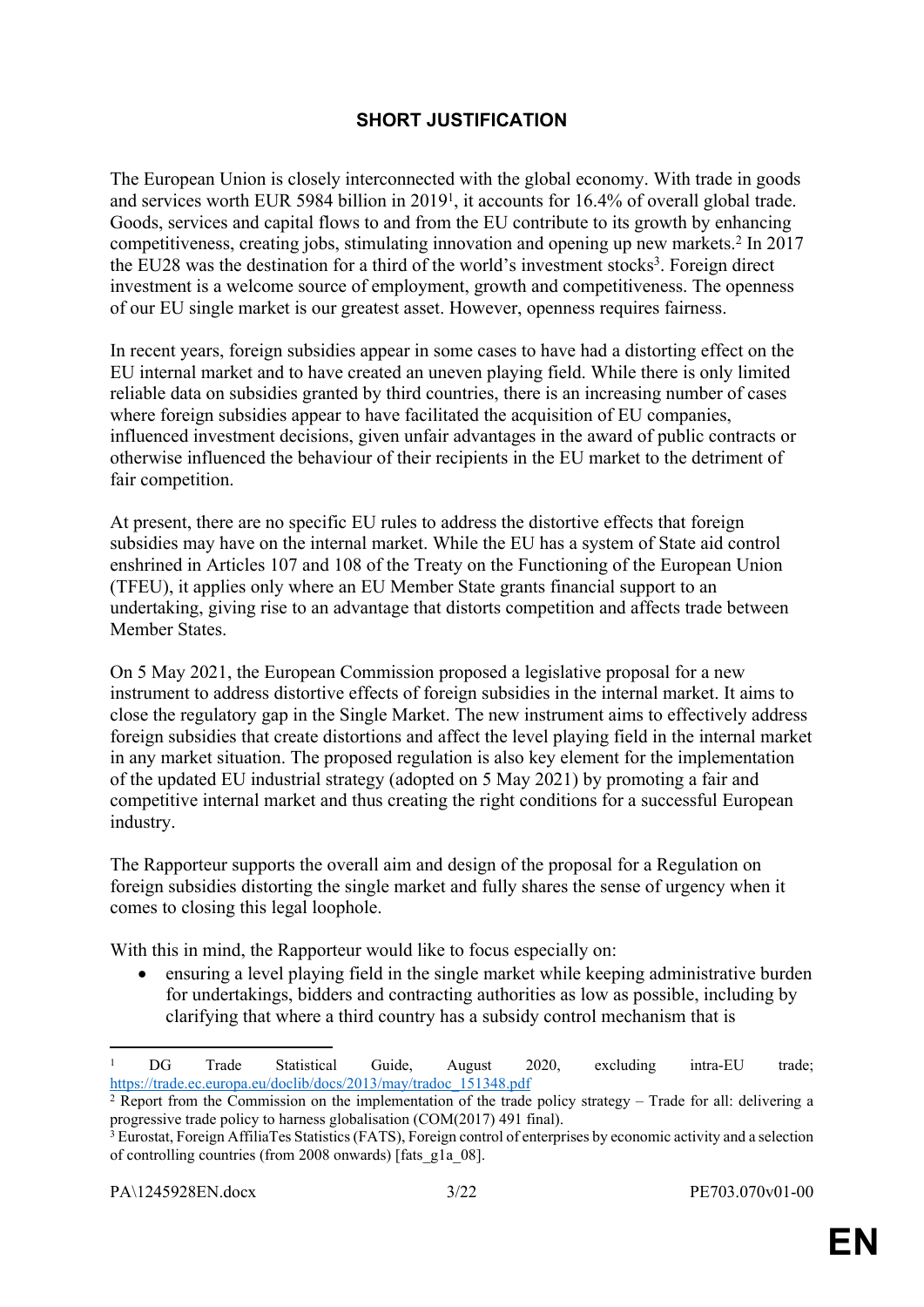equivalent to the Union's, foreign subsidies provided by such countries may be considered as unlikely to be distortive;

- strengthening commitments and redressive measures to remedy the distortion on the internal market caused by a foreign subsidy;
- clarifying that advantageous tenders also include abnormally low tenders.
- reducing the deadlines for the in-depth investigation in order to strike a balance between the time needed to award public contracts at the expense of contracting authorities and other economic operators involved.
- introducing a review clause of the estimated value of public procurement and the thresholds proposed in the Regulation;
- improving the procedural rules applicable to the preliminary review and the in-depth investigation of notified financial contributions in public procurement procedures;
- improving transparency and predictability for undertakings taking part in public procurement;

Furthermore, the Rapporteur would like to clarify the cooperation with national public procurement authorities and foster the exchange of information and good practices. Member States shall ensure that its competent public procurement authorities cooperate effectively with the Commission for the purpose of the preliminary review and in-depth investigation in notified public procurement. Competent national authorities may also alert the Commission regarding foreign subsidies in public procurement below the threshold, if they consider that there is a risk of internal market distortion.

### **AMENDMENTS**

The Committee on the Internal Market and Consumer Protection calls on the Committee on International Trade, as the committee responsible, to take into account the following amendments:

### **Amendment 1**

### **Proposal for a regulation Recital 14**

### *Text proposed by the Commission Amendment*

(14) When applying these indicators, the Commission could take into account different elements such as the size of the subsidy in absolute terms or in relation to the size of the market or to the value of the investment. For instance, a concentration, in the context of which a foreign subsidy covers a substantial part of the purchase price of the target, is likely to be distortive.

(14) When applying these indicators, the Commission could take into account different elements such as the size of the subsidy in absolute terms or in relation to the size of the market or to the value of the investment. For instance, a concentration, in the context of which a foreign subsidy covers a substantial part of the purchase price of the target, is likely to be distortive.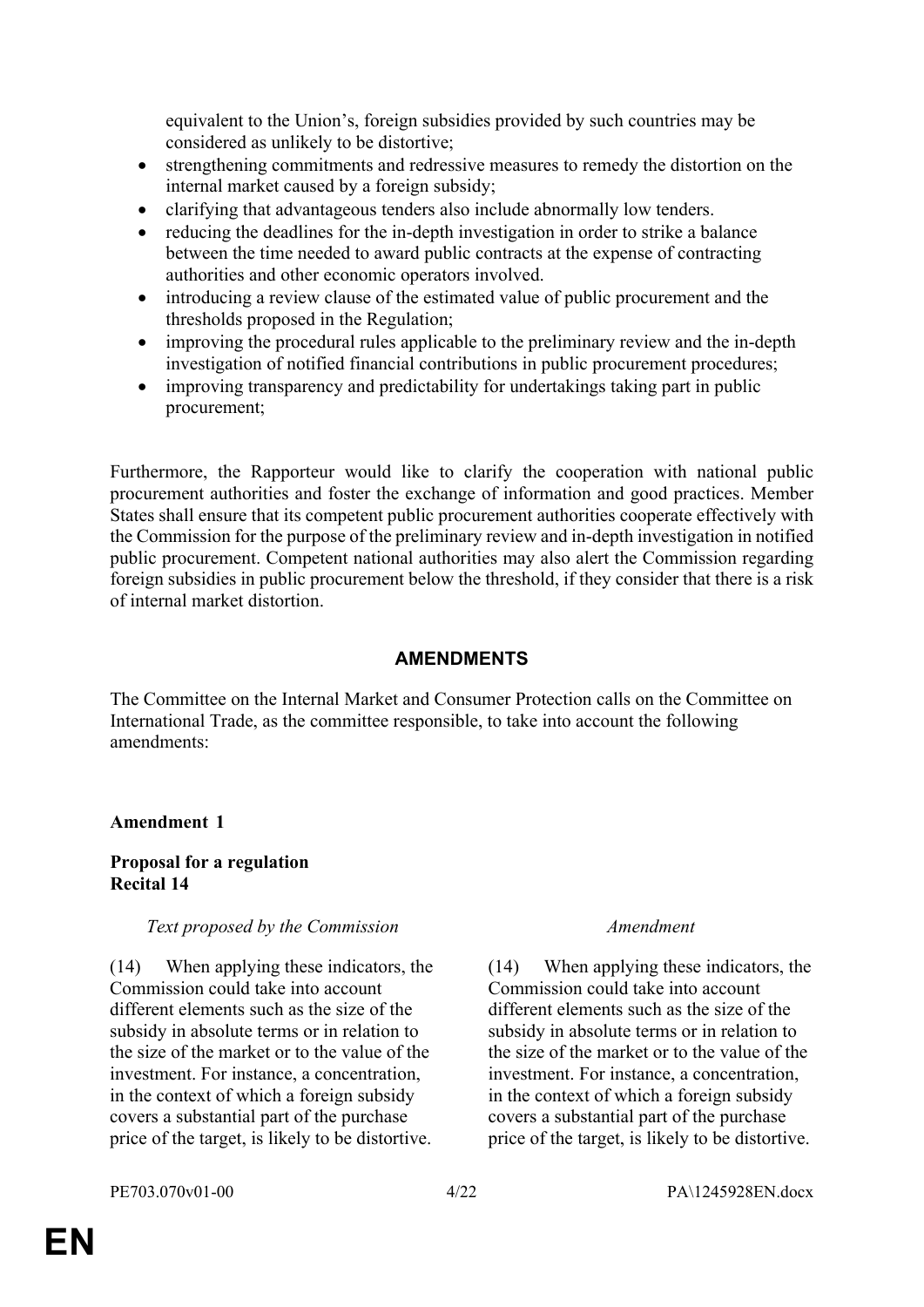Similarly, foreign subsidies covering a substantial part of the estimated value of a contract to be awarded in a public procurement procedure are likely to cause distortions. If a foreign subsidy is granted for operating costs, it seems more likely to cause distortions than if it is granted for investment costs. Foreign subsidies to small and medium-sized undertakings may be considered less likely to cause distortions than foreign subsidies to large undertakings. Furthermore, the characteristics of the market, and in particular the competitive conditions on the market, such as barriers to entry, should be taken into account. Foreign subsidies leading to overcapacity by sustaining uneconomic assets or by encouraging investment in capacity expansions that would otherwise not have been built are likely to cause distortions. A foreign subsidy to a beneficiary that shows a low degree of activity in the internal market, measured for instance in terms of turnover achieved in the Union, is less likely to cause distortions than a foreign subsidy to a beneficiary that has a more significant level of activity in the internal market. *Finally*, foreign subsidies not exceeding EUR 5 million should be deemed, as a general rule, unlikely to distort the internal market within the meaning of this Regulation.

Similarly, foreign subsidies covering a substantial part of the estimated value of a contract to be awarded in a public procurement procedure are likely to cause distortions. If a foreign subsidy is granted for operating costs, it seems more likely to cause distortions than if it is granted for investment costs. Foreign subsidies to small and medium-sized undertakings may be considered less likely to cause distortions than foreign subsidies to large undertakings. Furthermore, the characteristics of the market, and in particular the competitive conditions on the market, such as barriers to entry, should be taken into account. Foreign subsidies leading to overcapacity by sustaining uneconomic assets or by encouraging investment in capacity expansions that would otherwise not have been built *or bought* are likely to cause distortions. A foreign subsidy to a beneficiary that shows a low degree of activity in the internal market, measured for instance in terms of turnover achieved in the Union, is less likely to cause distortions than a foreign subsidy to a beneficiary that has a more significant level of activity in the internal market. *Nevertheless*, *the evolution of the economic activity should also be taken into account to enable the Commission to take action when an undertaking's level of activity is small at the time of assessment, but is expected to grow strongly.* Foreign subsidies not exceeding EUR 5 million should be deemed, as a general rule, unlikely to distort the internal market within the meaning of this Regulation. *Where the Commission has found that a third country has in place a system for the provision of subsidies which ensures in law and in practice a level of protection against undue state intervention into market forces and unfair competition which is at least equivalent to the level within the Union and which effectively protects not only the market of the third country but also the internal market of the EU, foreign subsidies by*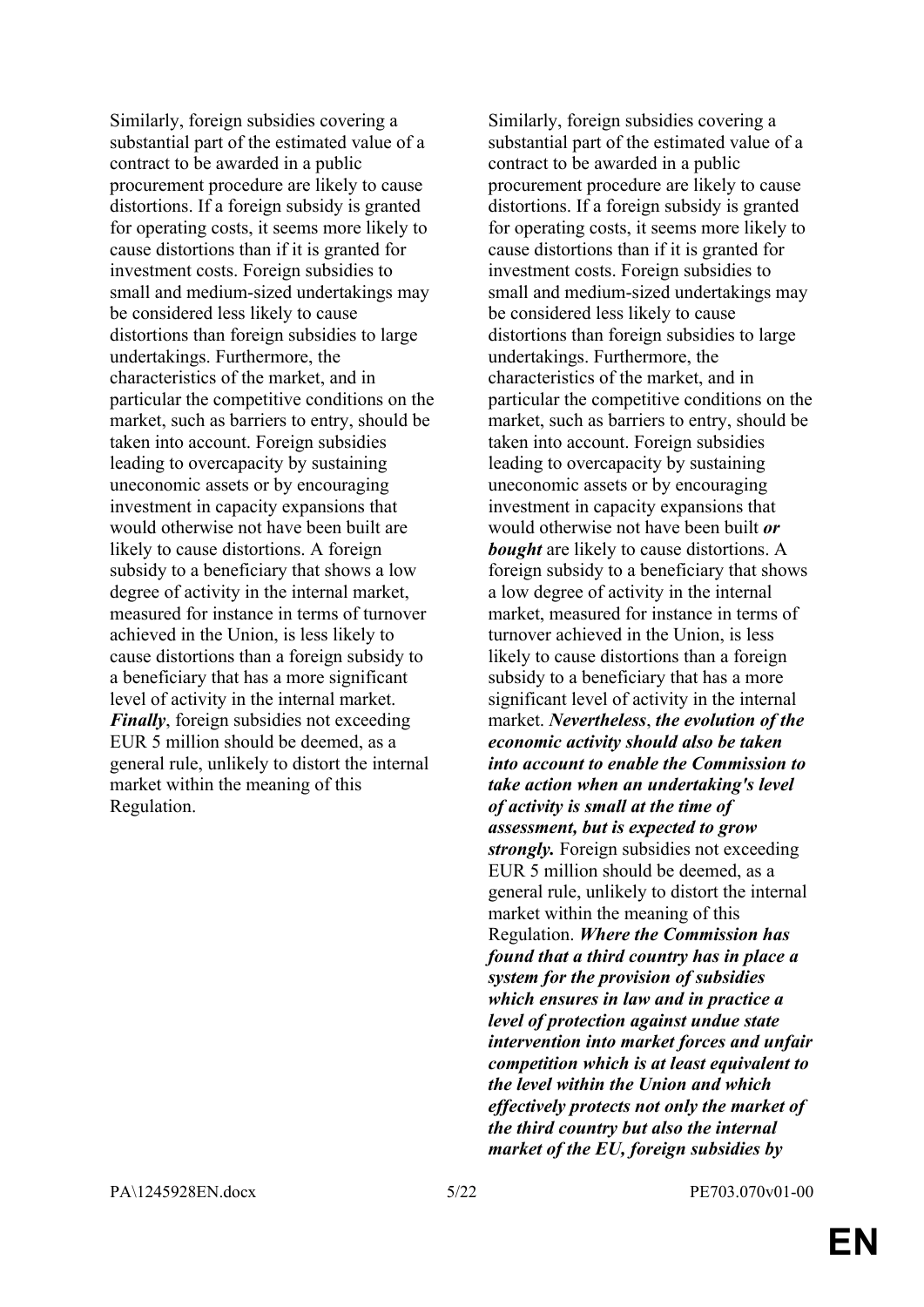*this third country should also be deemed, as a general rule, to be unlikely to distort the internal market within the meaning of this Regulation. When assessing whether there is an equivalent level of subsidy control in a third country the Commission should take into account the relevant legal provisions as well as their effective implementation in practice. These findings by the Commission should be valid for a limited period of time and be subject to a periodic review. The Commission should also consider whether the third country has concluded a bilateral agreement with the Union which includes substantive level playing field provisions, whether the third country complies with international subsidy obligations and is aligned with the Union on initiatives with regard to improving international rules on subsidies and competitive neutrality, notably within the WTO. The Commission should draft and publish, in close cooperation with the Member States, guidelines with further details for assessing the distortive nature of a subsidy in order to provide legal certainty for all market participants. The guidelines should also provide examples and typical cases of distortive and nondistortive subsidies.* 

Or. en

### **Amendment 2**

### **Proposal for a regulation Recital 17**

### *Text proposed by the Commission Amendment*

(17) Where the Commission examines a foreign subsidy on its own initiative, it should have the power to impose redressive measures on an undertaking to remedy any distortion caused by a foreign subsidy in the internal market. Redressive measures should be proportionate and suitable to remedy the distortion at stake.

(17) Where the Commission examines a foreign subsidy on its own initiative, it should have the power to impose redressive measures on an undertaking to remedy any distortion caused by a foreign subsidy in the internal market. Redressive measures should be proportionate and suitable to remedy the distortion at stake.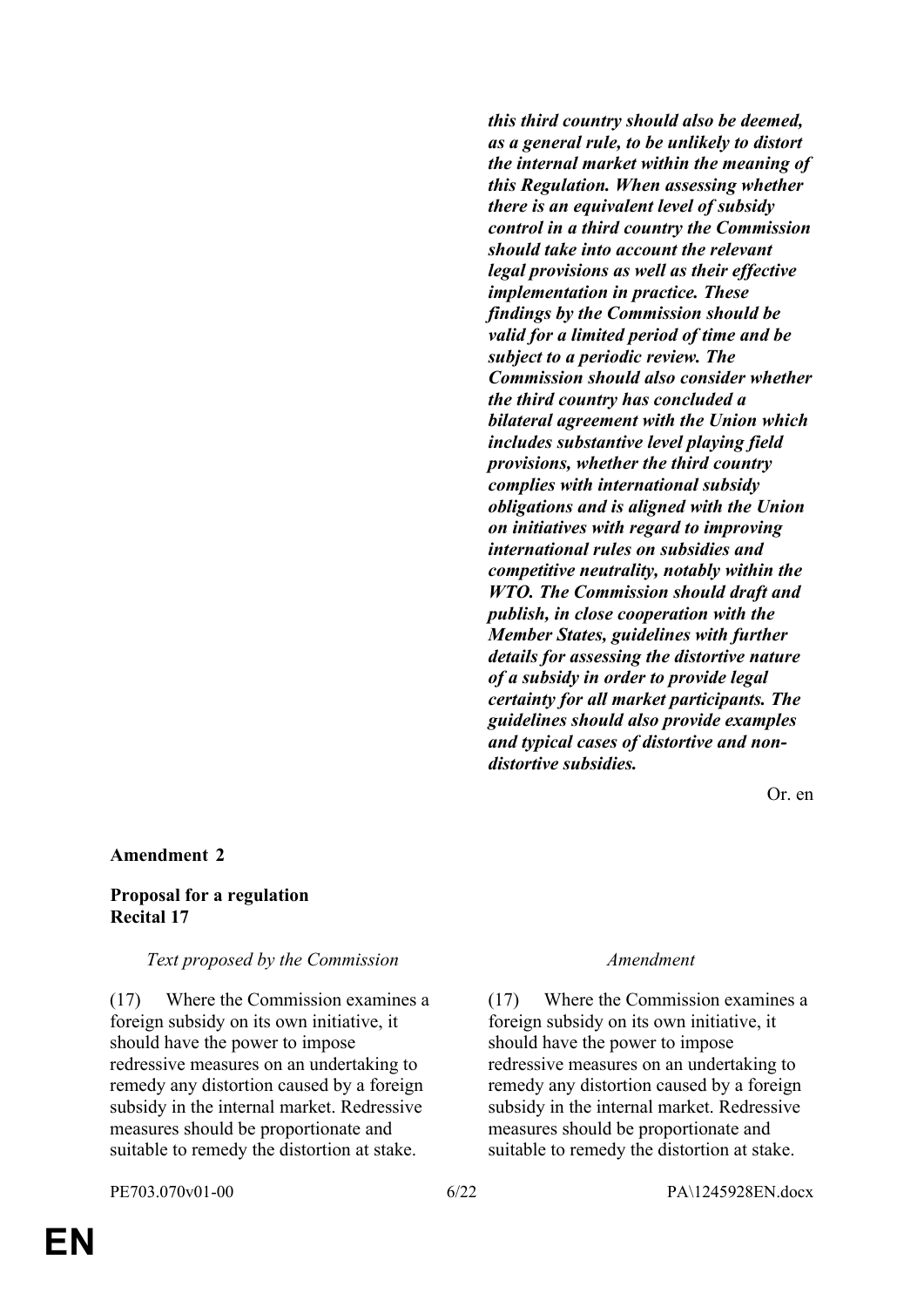They should include behavioural or structural remedies or the repayment of the foreign subsidy.

They should include behavioural or structural remedies or the repayment of the foreign subsidy *or the temporary exclusion if it finds that a company has repeatedly received foreign subsidies that distort competition*.

Or. en

### **Amendment 3**

### **Proposal for a regulation Recital 22**

### *Text proposed by the Commission Amendment*

(22) The Commission should be given *adequate* investigative powers to gather all necessary information. It should therefore have the power to request information from any undertaking or association of undertakings throughout the whole procedure. In addition, the Commission should have the power to impose fines and periodic penalty payments for failure to timely supply the requested information or for supplying incomplete, incorrect or misleading information. The Commission could also address questions to Member States or to third countries. Furthermore, the Commission should have the power to make fact-finding visits at the Union premises of the undertaking, or, subject to agreement by the undertaking and the third country concerned, at the premises of the undertaking in the third country. The Commission should also have the power to take decisions on the basis of facts available if the undertaking in question does not cooperate.

(22) The Commission should be given *appropriate* investigative powers to gather all necessary information. It should therefore have the power to request information from any undertaking or association of undertakings throughout the whole procedure. In addition, the Commission should have the power to impose fines and periodic penalty payments for failure to timely supply the requested information or for supplying incomplete, incorrect or misleading information. The Commission could also address questions to Member States or to third countries. Furthermore, the Commission should have the power to make fact-finding visits at the Union premises of the undertaking, or, subject to agreement by the undertaking and the third country concerned, at the premises of the undertaking in the third country. The Commission should also have the power to take decisions on the basis of facts available if the undertaking in question does not cooperate.

Or. en

### **Amendment 4**

### **Proposal for a regulation Recital 33**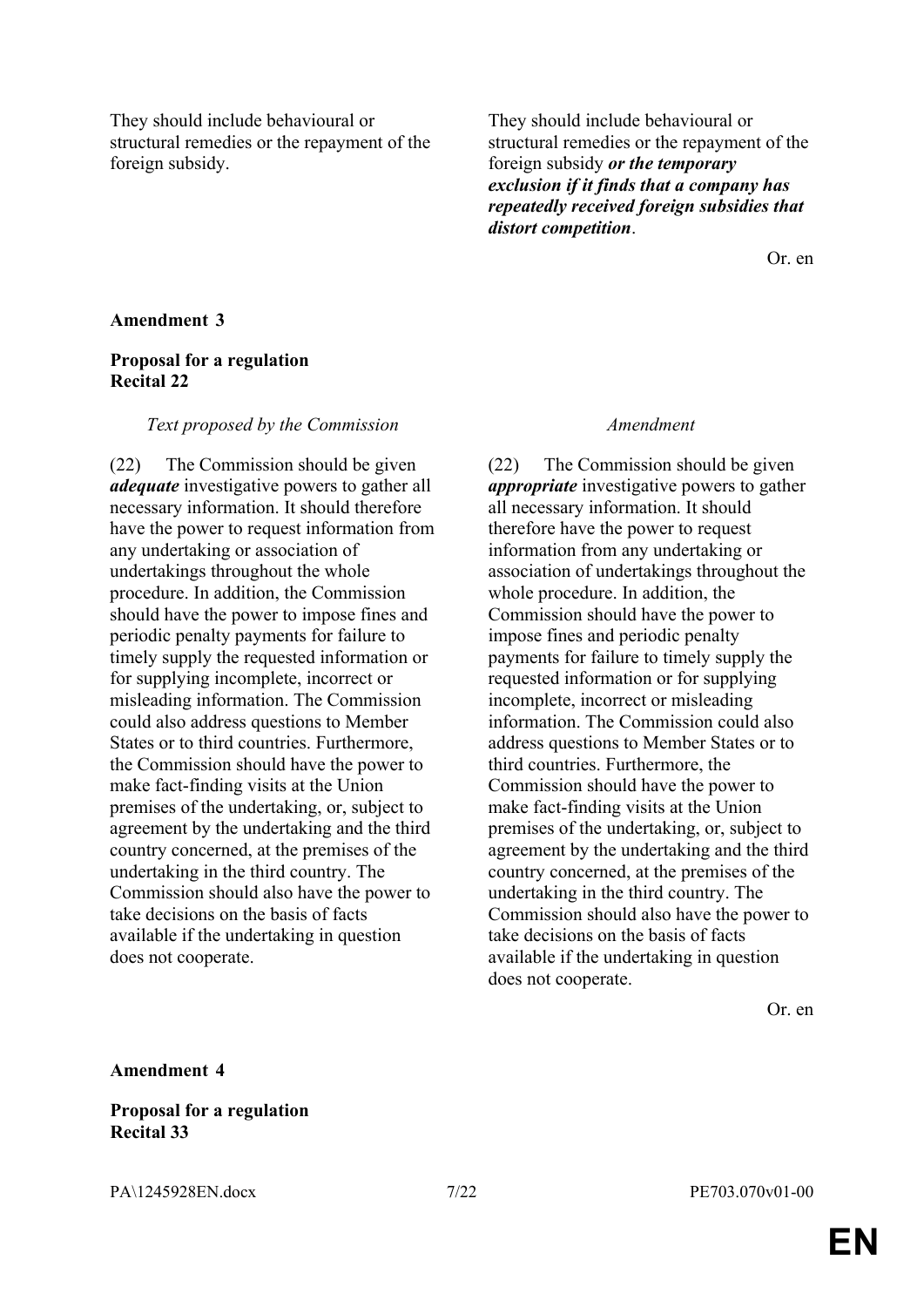### *Text proposed by the Commission Amendment*

(33) The need to address distortive foreign subsidies is especially salient in public procurement, given its economic significance in the internal market and the fact that it is financed by taxpayer funds. The Commission should have the power, upon notification prior to the award of a public contract or concession, to examine information on foreign financial contributions to the participating undertakings in the context of a public procurement procedure. Prior notifications should be mandatory above a threshold set in this Regulation to capture economically significant cases while minimising the administrative burden and not hindering the participation of SMEs in public procurement. That obligation of prior notification above a threshold should also apply to groups of economic operators referred to in Article 26(2) of Directive 2014/23/EU of the European Parliament and of the Council<sup>40</sup>, Article 19(2) of Directive 2014/24/EU of the European Parliament and of the Council<sup>41</sup> and Article 37(2) of Directive 2014/25/EU of the European Parliament and of the Council<sup>42</sup>. It should also apply to the main subcontractors and the main suppliers of undertaking.

(33) The need to address distortive foreign subsidies is especially salient in public procurement, given its economic significance in the internal market and the fact that it is financed by taxpayer funds*. In particular as public procurement plays a major role in the implementation of the EU Recovery Plan, the need to ensure a level playing field is essential. A level playing field in public procurement is even more important considering that the EU Recovery Plan boosts further public procurement and any distortions would counter the desired effects of the Recovery Plan*. The Commission should have the power, upon notification prior to the award of a public contract or concession, to examine information on foreign financial contributions to the participating undertakings in the context of a public procurement procedure. Prior notifications should be mandatory above a threshold set in this Regulation to capture economically significant cases while minimising the administrative burden and not hindering the participation of SMEs in public procurement. *The Commission should regularly review the thresholds set in this Regulation.* That obligation of prior notification above a threshold should also apply to groups of economic operators referred to in Article 26(2) of Directive 2014/23/EU of the European Parliament and of the Council<sup>40</sup>, Article 19(2) of Directive 2014/24/EU of the European Parliament and of the Council<sup>41</sup> and Article 37(2) of Directive 2014/25/EU of the European Parliament and of the Council<sup>42</sup>. It should also apply to the main subcontractors and the main suppliers of undertaking.

 $\mathcal{L}_\text{max}$  , and the contract of the contract of the contract of the contract of the contract of the contract of

<sup>40</sup> Directive 2014/23/EU of the European Parliament and of the Council of 26 February 2014 on the award of concession

<sup>40</sup> Directive 2014/23/EU of the European Parliament and of the Council of 26 February 2014 on the award of concession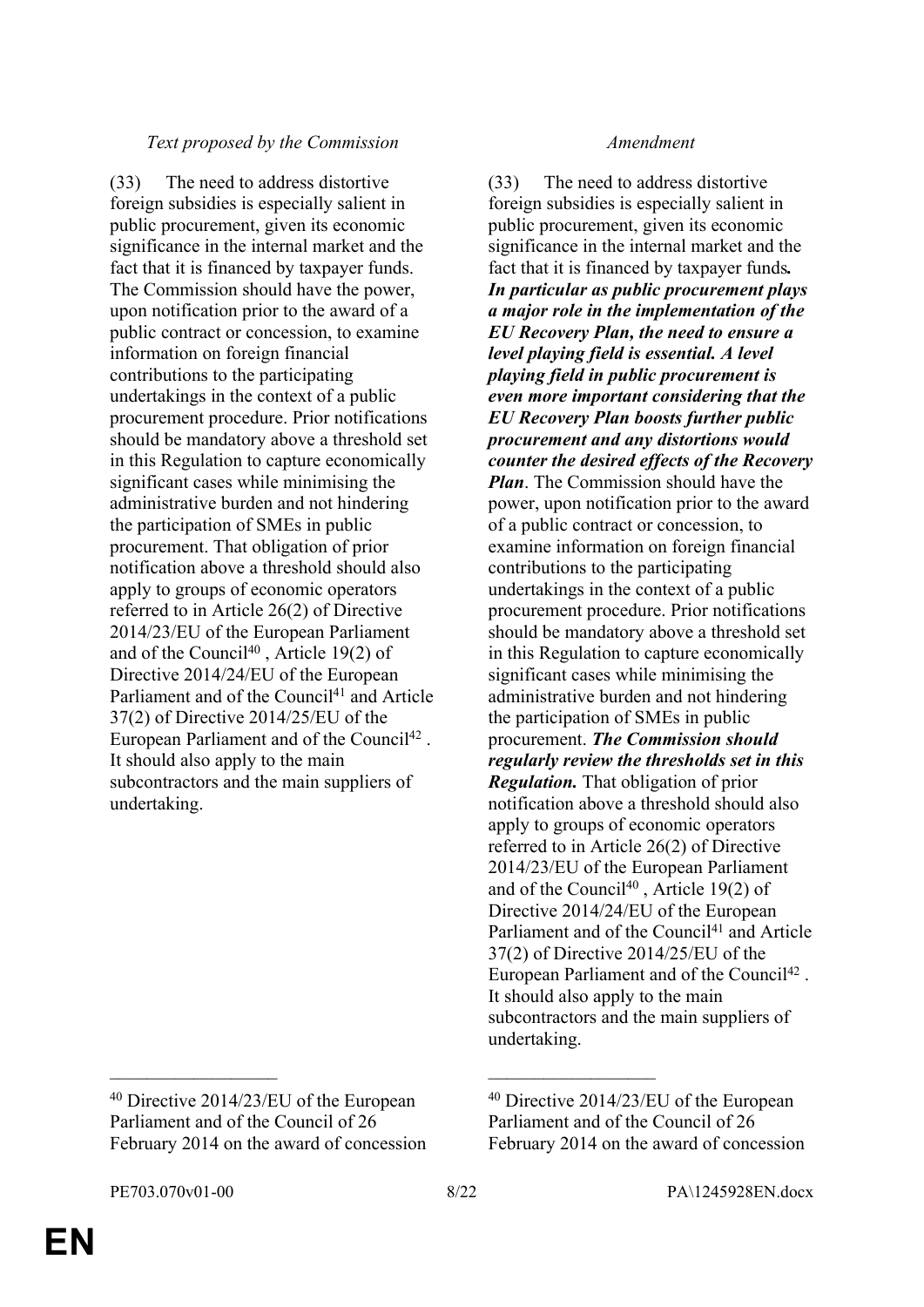contracts (OJ L 94, 28.3.2014, p. 1). contracts (OJ L 94, 28.3.2014, p. 1).

<sup>41</sup> Directive 2014/24/EU of the European Parliament and of the Council of 26 February 2014 on public procurement and repealing Directive 2004/18/EC (OJ L 94, 28.3.2014, p. 65).

<sup>42</sup> Directive 2014/25/EU of the European Parliament and of the Council of 26 February 2014 on procurement by entities operating in the water, energy, transport and postal services sectors and repealing Directive 2004/17/EC (OJ L 94, 28.3.2014, p. 243).

<sup>41</sup> Directive 2014/24/EU of the European Parliament and of the Council of 26 February 2014 on public procurement and repealing Directive 2004/18/EC (OJ L 94, 28.3.2014, p. 65).

<sup>42</sup> Directive 2014/25/EU of the European Parliament and of the Council of 26 February 2014 on procurement by entities operating in the water, energy, transport and postal services sectors and repealing Directive 2004/17/EC (OJ L 94, 28.3.2014, p. 243).

Or. en

### **Amendment 5**

### **Proposal for a regulation Recital 36**

### *Text proposed by the Commission Amendment*

(36) Foreign subsidies that enable an undertaking to submit a tender which is unduly advantageous in relation to the works, supplies or services concerned should be deemed to actually or potentially create a distortion in a public procurement procedure. Those distortions should therefore be assessed on the basis of the non-exhaustive set of indicators described in recitals 13 and 14 as well as the notion of unduly advantageous tender. The indicators should allow to determine how the foreign subsidy distorts competition by improving the competitive position of an undertaking and enabling it to submit an unduly advantageous tender. The opportunity should be given to undertakings to justify that the tender is not unduly advantageous, including by adducing the elements referred to in Article 69(2) of Directive 2014/24/EU. The prohibition of the award should only apply where the advantageous nature of the tender benefiting from foreign subsidies cannot be justified, the tender would be

(36) Foreign subsidies that enable an undertaking to submit a tender which is unduly advantageous*, including abnormally low tenders as defined in Directives 2014/23/EU, Directives 2014/24/EU Directives 2014/25/EU,* in relation to the works, supplies or services concerned should be deemed to actually or potentially create a distortion in a public procurement procedure. Those distortions should therefore be assessed on the basis of the non-exhaustive set of indicators described in recitals 13 and 14 as well as the notion of unduly advantageous tender. The indicators should allow to determine how the foreign subsidy distorts competition by improving the competitive position of an undertaking and enabling it to submit an unduly advantageous tender. The opportunity should be given to undertakings to justify that the tender is not unduly advantageous, including by adducing the elements referred to in Article 69(2) of Directive 2014/24/EU. The prohibition of the award should only apply

PA\1245928EN.docx 9/22 PE703.070v01-00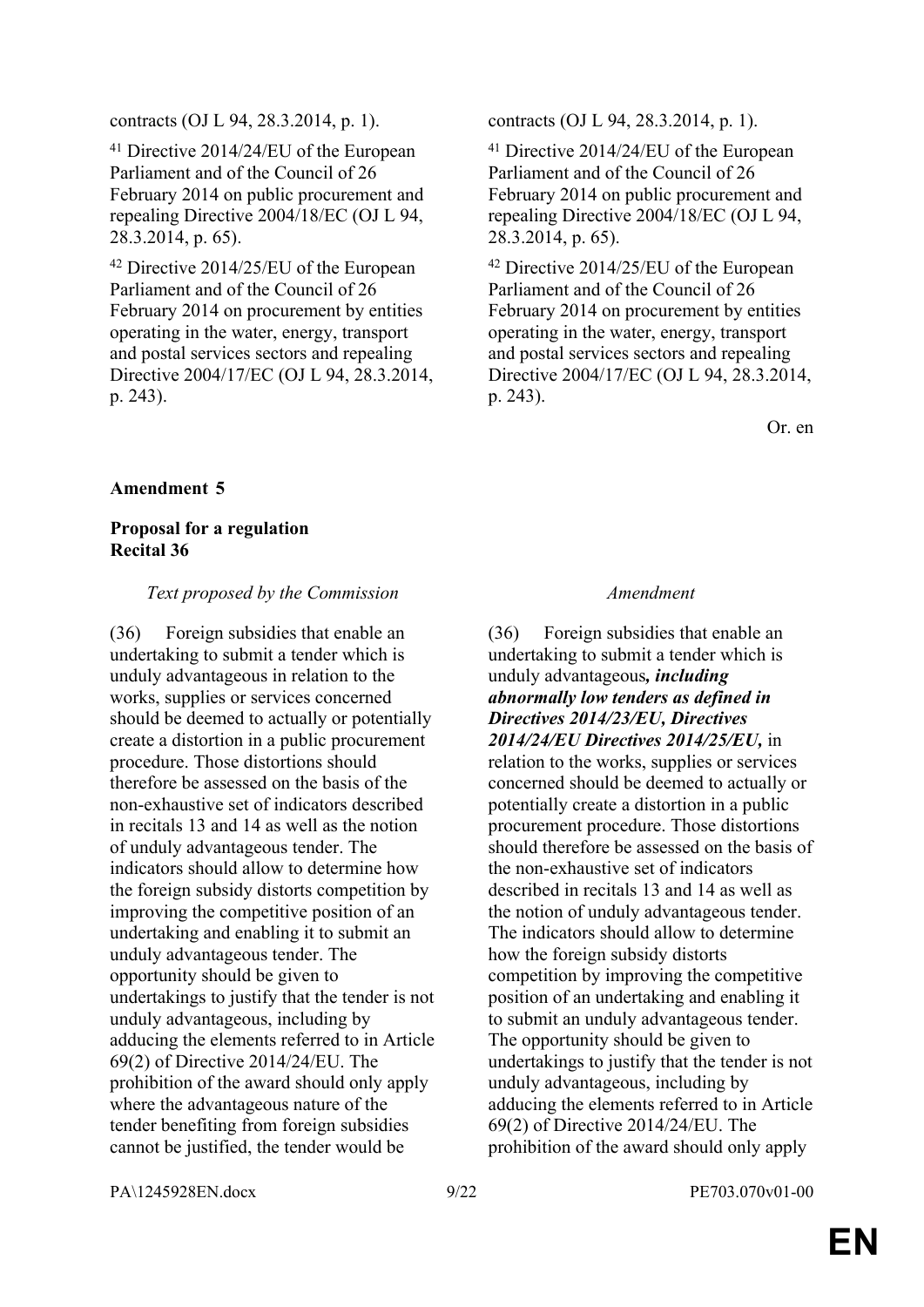awarded the contract and the undertaking submitting the tender did not offer commitments considered appropriate and sufficient to fully and effectively remove the distortion.

where the advantageous nature of the tender benefiting from foreign subsidies cannot be justified, the tender would be awarded the contract and the undertaking submitting the tender did not offer commitments considered appropriate and sufficient to fully and effectively remove the distortion.

Or. en

**Amendment 6**

### **Proposal for a regulation Recital 36 a (new)**

*Text proposed by the Commission Amendment*

*(36 a) Foreign subsidies should also be controlled as regards abnormally low tenders. Tenders that appear abnormally low in relation to the works, supplies or services might be based on technically, economically or legally unsound assumptions or practices. Where the tenderer cannot provide a sufficient explanation, the contracting authority should been entitled to reject the tender. Rejection should be mandatory in cases where the contracting authority has established that the abnormally low price or costs proposed results from noncompliance with mandatory Union law or national law compatible with it in the fields of social, labour or environmental law or international labour law provisions.*

Or. en

### **Amendment 7**

### **Proposal for a regulation Recital 48**

*Text proposed by the Commission Amendment*

(48) In order to ensure a level playing field on the internal market also in the long

(48) In order to ensure a level playing field on the internal market also in the long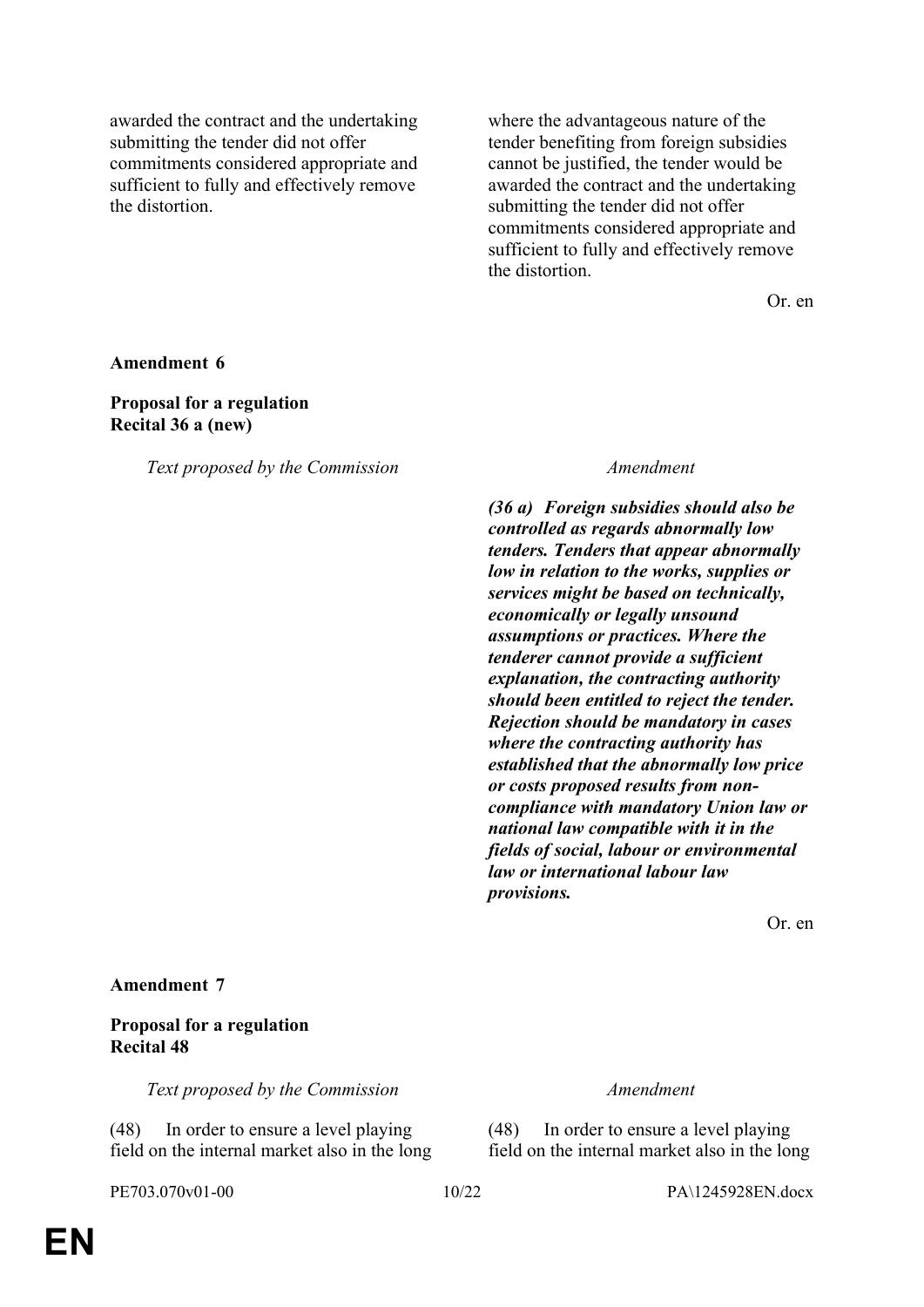term, with a view to ensuring adequate coverage of cases investigated both through notifications as well as ex officio, the power to adopt acts in accordance with Article 290 of the Treaty should be delegated to the Commission in respect of amending the notification thresholds for concentrations and for public procurement procedures, exempting certain categories of undertakings from the notification obligations under this Regulation, as well as amending the time limits for the preliminary review and the in-depth investigations of notified concentrations or notified financial contributions in the context of a public procurement procedure. In relation to financial contributions in the context of a public procurement procedure, the power to adopt such acts should be exercised in a way that takes into account the interests of SMEs. It is of particular importance that the Commission carries out appropriate consultations during the preparations of those acts, including at expert level, and that those consultations be conducted in accordance with the principles laid down in the Interinstitutional Agreement of 13 April 2016 on Better Law-Making<sup>47</sup>. In particular, to ensure equal participation in the preparation of delegated acts, the European Parliament and the Council should receive all documents at the same time as Member States' experts, and their experts systematically should have access to meetings of Commission expert groups dealing with the preparation of delegated acts.

term, with a view to ensuring adequate coverage of cases investigated both through notifications as well as ex officio, the power to adopt acts in accordance with Article 290 of the Treaty should be delegated to the Commission in respect of amending the notification thresholds for concentrations and for public procurement procedures, exempting certain categories of undertakings from the notification obligations under this Regulation, as well as amending the time limits for the preliminary review and the in-depth investigations of notified concentrations or notified financial contributions in the context of a public procurement procedure. In relation to financial contributions in the context of a public procurement procedure, the power to adopt such acts should be exercised in a way that takes into account the interests of SMEs*, without unnecessary bureaucratic burden*. It is of particular importance that the Commission carries out appropriate consultations during the preparations of those acts, including at expert level, and that those consultations be conducted in accordance with the principles laid down in the Interinstitutional Agreement of 13 April 2016 on Better Law-Making<sup>47</sup>. In particular, to ensure equal participation in the preparation of delegated acts, the European Parliament and the Council should receive all documents at the same time as Member States' experts, and their experts systematically should have access to meetings of Commission expert groups dealing with the preparation of delegated acts.

 $\mathcal{L}_\text{max}$  and  $\mathcal{L}_\text{max}$  and  $\mathcal{L}_\text{max}$  and  $\mathcal{L}_\text{max}$ 

<sup>47</sup> Interinstitutional Agreement between the European Parliament, the Council of the European Union and the European Commission of 13 April 2016 on Better Law-Making (OJ L 123, 12.5.2016, p. 1).

<sup>47</sup> Interinstitutional Agreement between the European Parliament, the Council of the European Union and the European Commission of 13 April 2016 on Better Law-Making (OJ L 123, 12.5.2016, p. 1).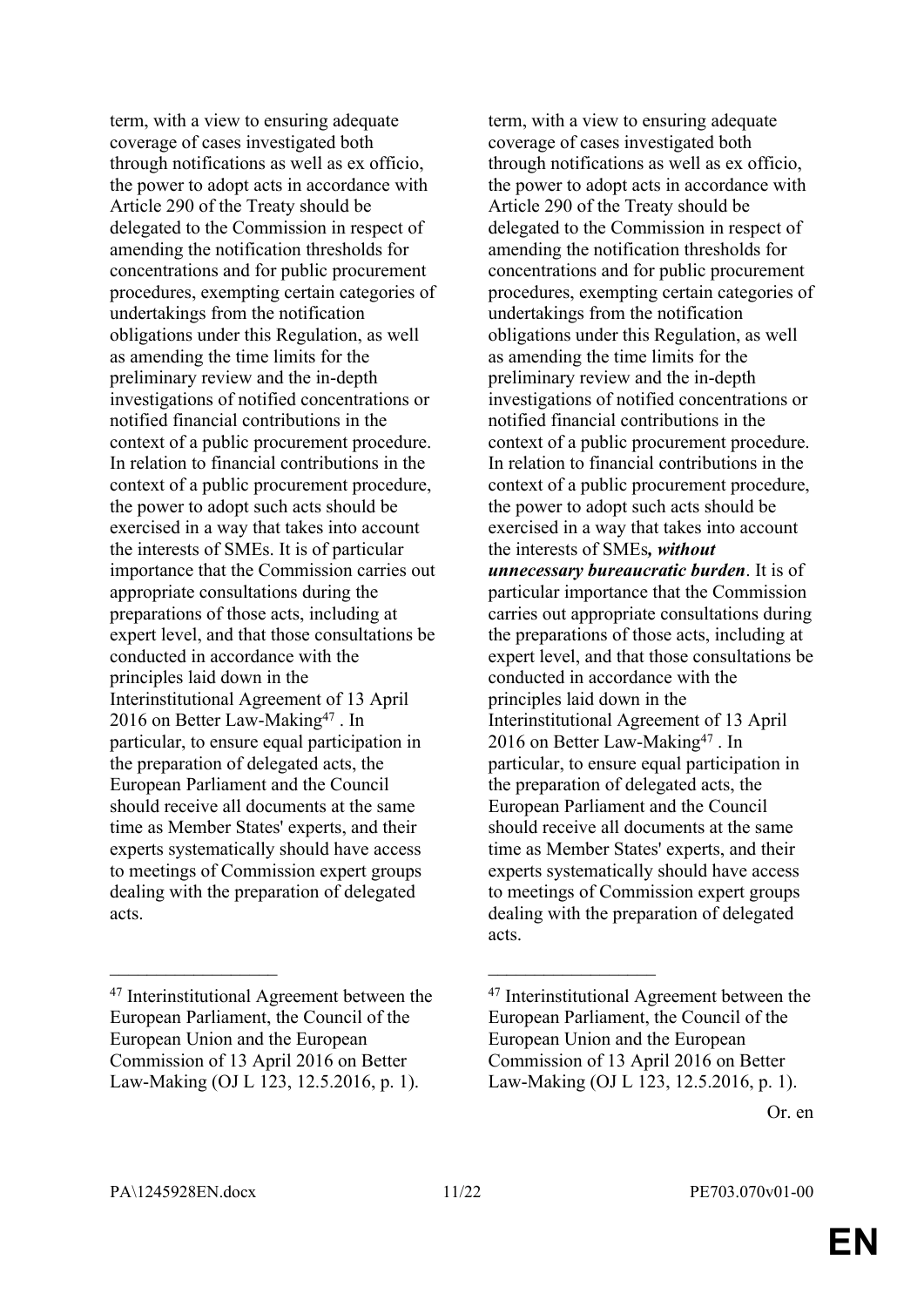### **Amendment 8**

### **Proposal for a regulation Article 1 – paragraph 1**

### *Text proposed by the Commission Amendment*

(1) This Regulation lays down rules and procedures for investigating foreign subsidies that distort the internal market and for redressing such distortions. Such distortions may arise with respect to any economic activity, and in particular in concentrations and public procurement procedures.

(1) This Regulation lays down rules and procedures for investigating foreign subsidies that distort the internal market and for redressing such distortions *and for ensuring a level playing field in the single market*. Such distortions may arise with respect to any economic activity, and in particular in concentrations and public procurement procedures.

Or. en

### **Amendment 9**

### **Proposal for a regulation Article 3 – paragraph 1 – introductory part**

### *Text proposed by the Commission Amendment*

(1) A distortion on the internal market shall be deemed to exist where a foreign subsidy is liable to improve the competitive position of the undertaking concerned in the internal market and where, in doing so, it actually or potentially negatively affects competition on the internal market. Whether there is a distortion on the internal market shall be determined on the basis of indicators, which may include the following:

(1) A distortion on the internal market shall be deemed to exist where a foreign subsidy is liable to improve the competitive position of the undertaking concerned in the internal market and where, in doing so, it actually or potentially negatively affects competition *and the level playing field* on the internal market. Whether there is a distortion on the internal market shall be determined on the basis of indicators, which may include the following:

Or. en

### **Amendment 10**

### **Proposal for a regulation Article 3 – paragraph 2**

*Text proposed by the Commission Amendment*

(2) A foreign subsidy is unlikely to (2) A foreign subsidy is unlikely to

PE703.070v01-00 12/22 PA\1245928EN.docx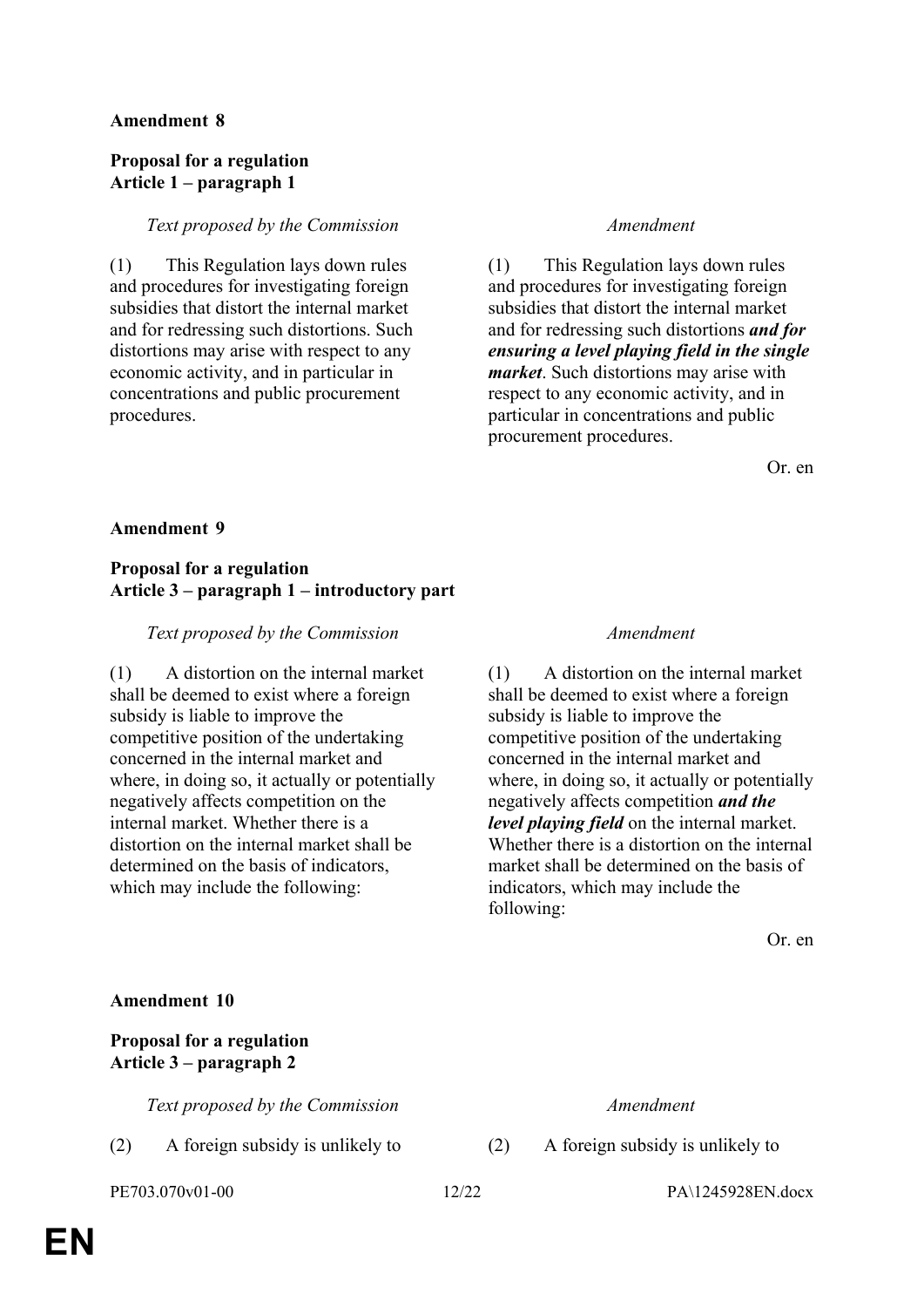distort the internal market if its total amount is below EUR 5 million over any consecutive period of three fiscal years.

distort the internal market if*:*

*(a)* its total amount is below EUR 5 million over any consecutive period of three fiscal years*; or* 

*(b) the Commission has ascertained that the third country granting the foreign subsidy has in place a system for the review of subsidies that guarantees in law and in practice a level of protection against undue state intervention into market forces and unfair competition which is at least equivalent to the level within the EU and which effectively protects not only the market of the third country but also the internal market of the Union*. *A Commission decision ascertaining equivalence under point (b) of the first subparagraph shall be valid for three years and may be prolonged, if appropriate.* 

Or. en

**Amendment 11**

**Proposal for a regulation Article 3 – paragraph 2 a (new)**

*Text proposed by the Commission Amendment*

*(2 a) The Commission shall publish guidelines concerning the application of this Article. Those guidelines shall be regularly updated, in close cooperation with the Member States, while keeping the European Parliament and the Council informed.*

Or. en

**Amendment 12**

**Proposal for a regulation Article 4 – paragraph 1 – point 4**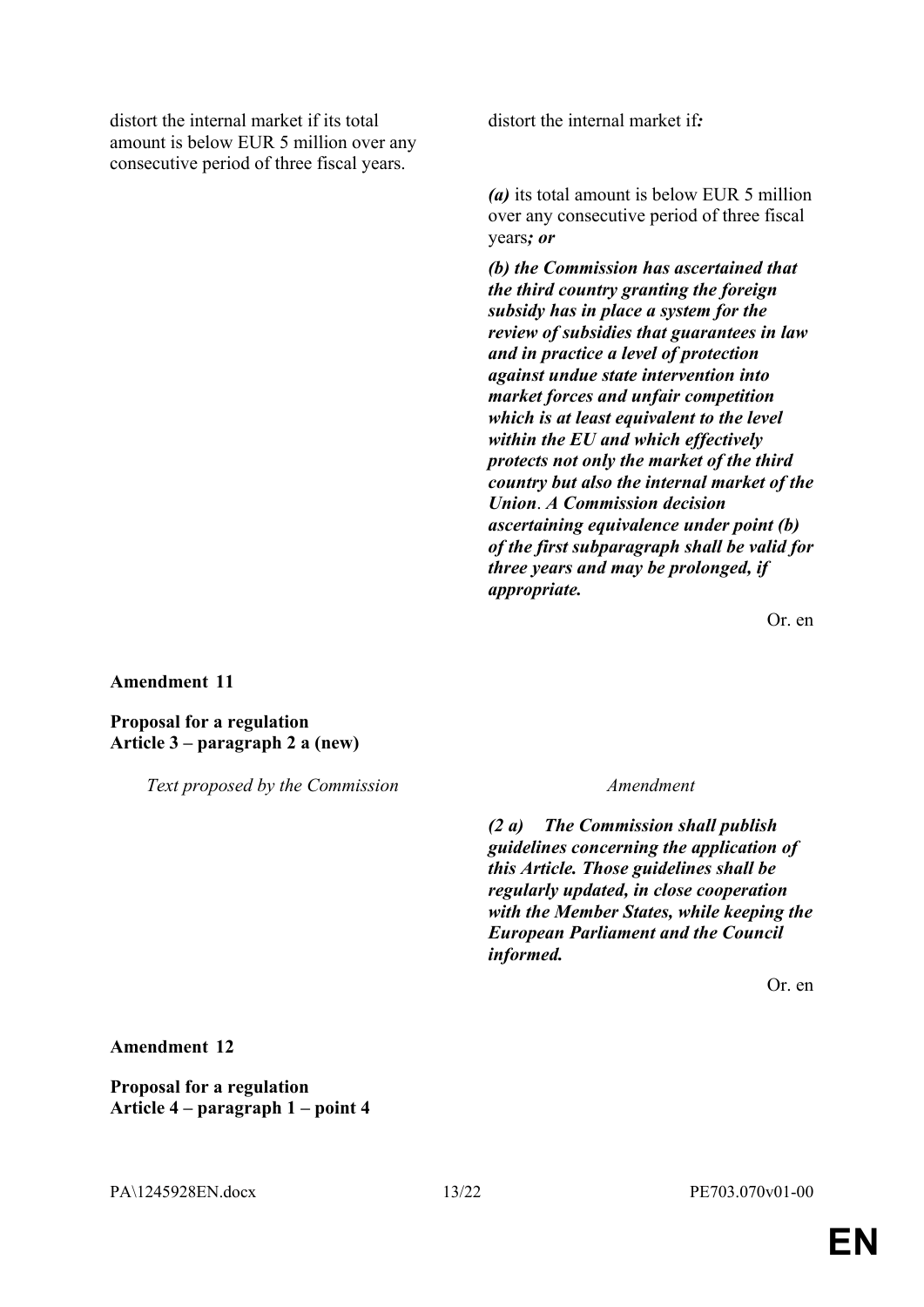### *Text proposed by the Commission Amendment*

(4) a foreign subsidy enabling an undertaking to submit an unduly advantageous tender, on the basis of which the undertaking would be awarded the public contract.

(4) a foreign subsidy enabling an undertaking to submit an unduly advantageous tender, *including an abnormally low tender in relation to the works, supplies or services,* on the basis of which the undertaking would be awarded the public contract.

Or. en

### *Justification*

*The explicit inclusion of aberrant low tender here would increase legal certainty as this concept is enshrined in the Directive 2014/24/EU.*

### **Amendment 13**

### **Proposal for a regulation Article 6 – paragraph 2**

*Text proposed by the Commission Amendment*

(2) Commitments or redressive measures shall fully and effectively remedy the distortion caused by the foreign subsidy in the internal market.

(2) Commitments or redressive measures shall fully and effectively remedy the distortion *actually or potentially* caused by the foreign subsidy in the internal market.

Or. en

### **Amendment 14**

**Proposal for a regulation Article 6 – paragraph 3 – point c a (new)**

*Text proposed by the Commission Amendment*

*(c a) excluding of the award of the contract for a limited period of time if the Commission finds that an undertaking has repeatedly received foreign subsidies of a distortive nature.*

Or. en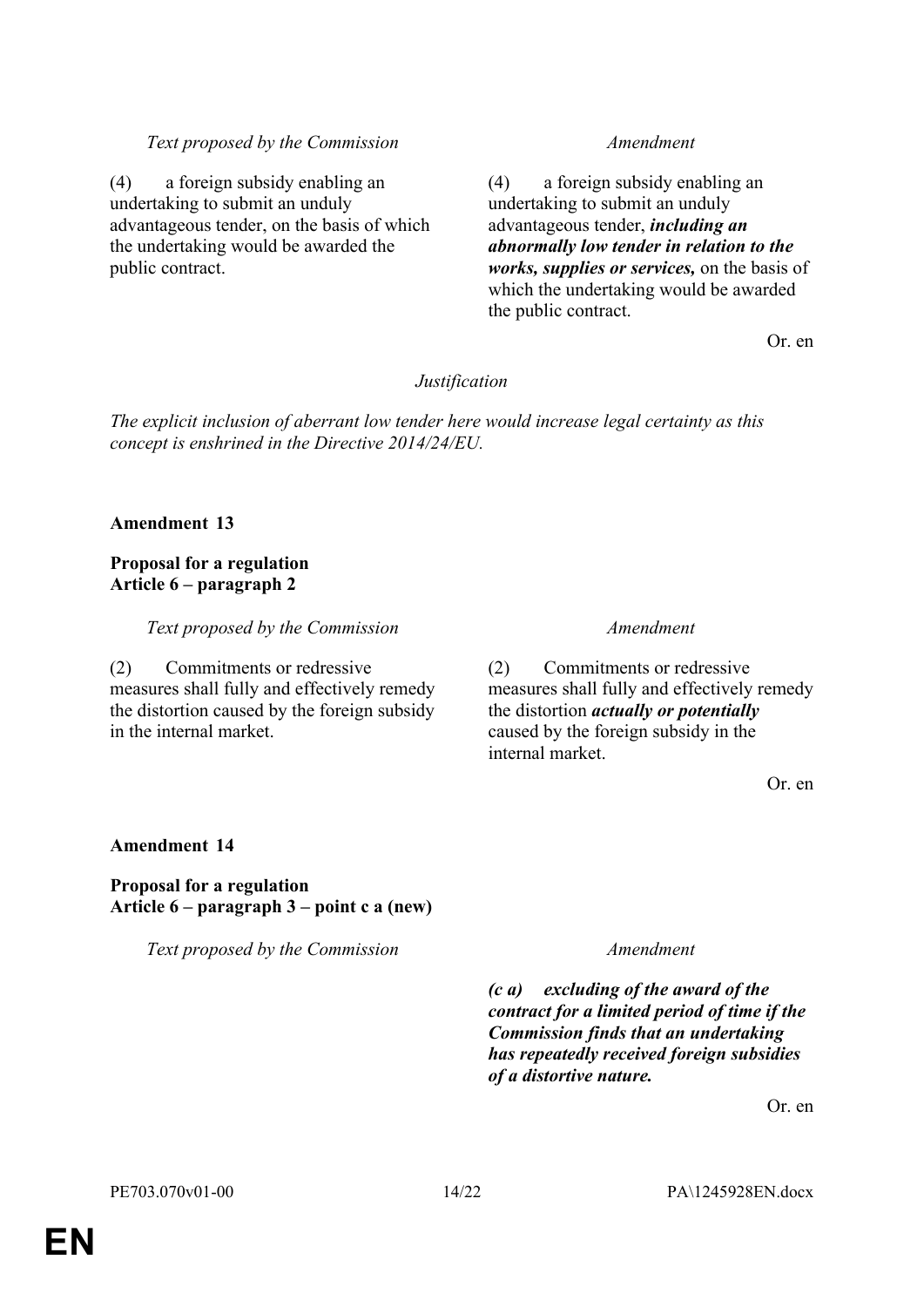### *Justification*

*While the prohibition of awarding a public contract is covered in the chapter on public procurement, the European Commission should consider the temporary exclusion from future procedures.*

### **Amendment 15**

### **Proposal for a regulation Article 6 – paragraph 6**

### *Text proposed by the Commission Amendment*

(6) Where the undertaking concerned proposes to repay the foreign subsidy including an appropriate interest rate, the Commission shall accept such repayment as commitment if it can ascertain that the repayment is transparent and effective, while taking into account the risk of circumvention.

(6) Where the undertaking concerned proposes to repay the foreign subsidy including an appropriate interest rate, the Commission shall accept such repayment as commitment if it can ascertain that the repayment is transparent and effective, while taking into account the risk of circumvention *and that the repayment will fully remedy the distortion caused by the foreign subsidy to the internal market*.

Or. en

### **Amendment 16**

### **Proposal for a regulation Article 26 – paragraph 1**

### *Text proposed by the Commission Amendment*

Foreign subsidies that cause or risk causing a distortion in a public procurement procedure shall be understood as foreign subsidies that enable an undertaking to submit a tender that is unduly advantageous in relation to the works, supplies or services concerned. The assessment of whether there is a distortion on the internal market pursuant to Article 3 and whether a tender is unduly advantageous in relation to the works, supplies or services concerned shall be limited to the public procurement procedure at stake. Only foreign subsidies

Foreign subsidies that cause or risk causing a distortion in a public procurement procedure shall be understood as foreign subsidies that enable an undertaking to submit a tender that is unduly advantageous*, including abnormally low,* in relation to the works, supplies or services concerned. The assessment of whether there is a distortion on the internal market pursuant to Article 3 and whether a tender is unduly advantageous in relation to the works, supplies or services concerned shall be limited to the public procurement procedure at stake. Only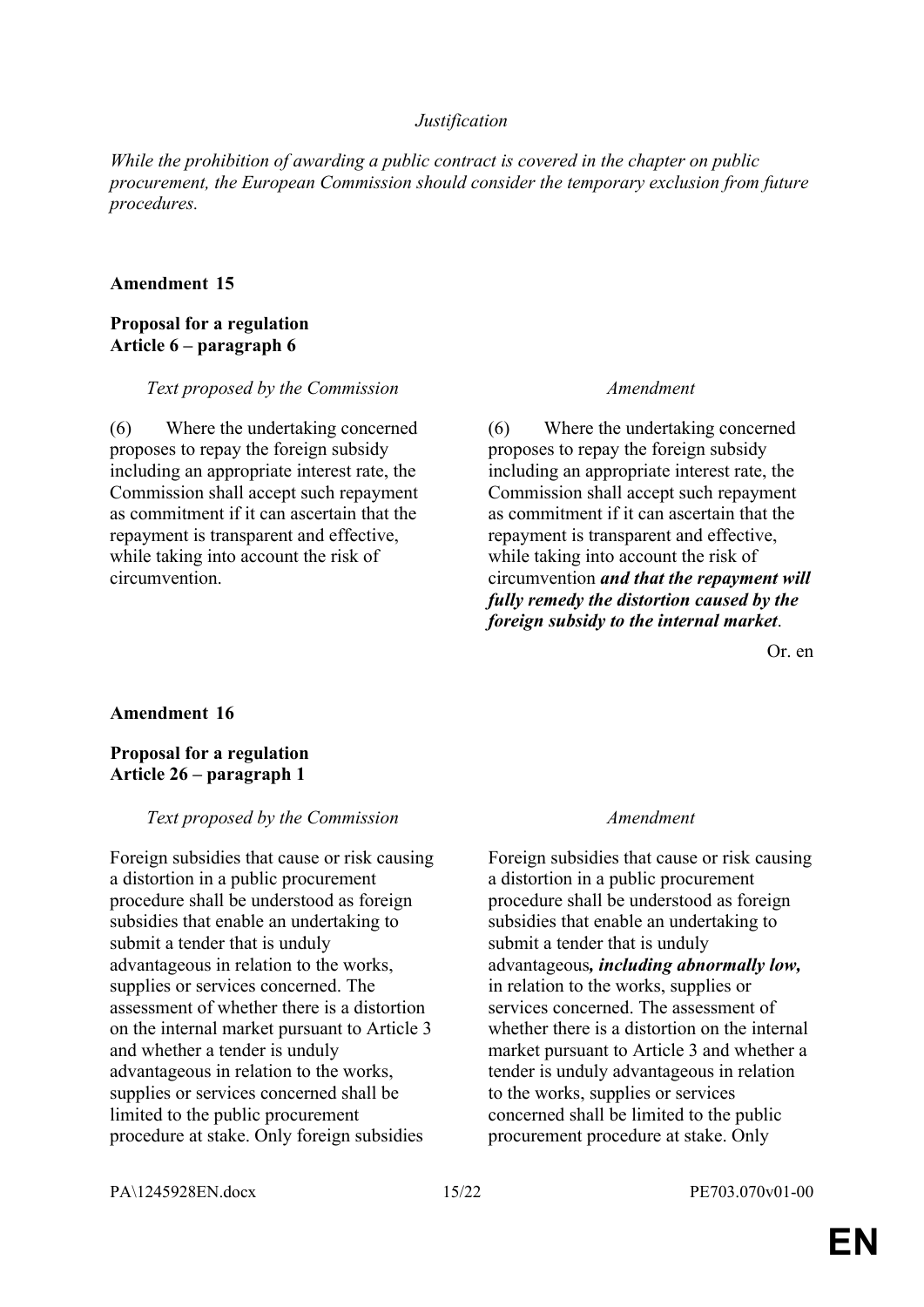granted during the three years prior to the notification shall be taken into account in the assessment.

foreign subsidies granted during the three years prior to the notification*, or known future subsidies that have been decided and will become effective within one year following the submission of the tender or request to participate in the public procurement procedure,* shall be taken into account in the assessment.

Or. en

### *Justification*

*The explicit inclusion of "abnormally low" tenders in this definition would increase legal certainty as this concept is embedded in Directive 2014/24/EU.*

### **Amendment 17**

**Proposal for a regulation Article 27 – paragraph 3 a (new)**

*Text proposed by the Commission Amendment*

*(3 a) The Commission shall review the estimated value of public procurement indicated in the paragraph 2 every three years. The Commission shall take into account the following criteria:*

*- the number of public procurement procedures notified;*

*- the amount of public procurement procedures where distorting Foreign Subsidies were identified;*

*- the average and median value of all public procurement procedures notified to identify size of procedures;*

*- changes to the threshold amounts of EU Directives 2014/24/EU, 2014/23/EU and 2014/25/EU;*

*- the market share attained by winning tenders by the appointment of those public procurement contracts.*

*The decision amending the thresholds should be adopted via delegated acts in accordance with Article 44.*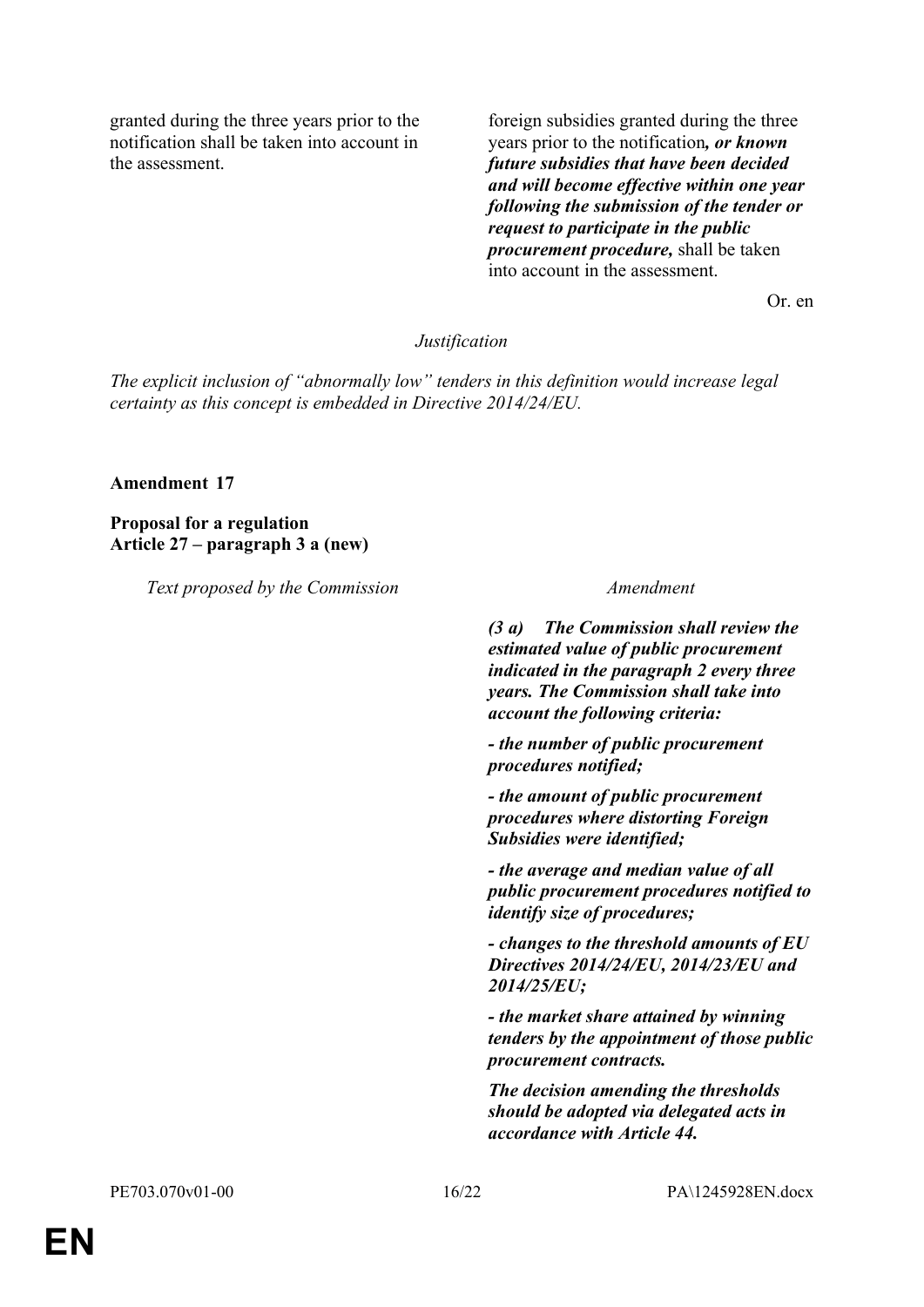### Or. en

### **Amendment 18**

### **Proposal for a regulation Article 28 – paragraph 1**

### *Text proposed by the Commission Amendment*

(1) When submitting a tender or a request to participate in a public procurement procedure, undertakings shall *either notify* to the contracting authority or the contracting entity all foreign financial contributions received in the three years preceding that notification or *confirm in a declaration* that they did not receive any foreign financial contributions in the last three years. Undertakings which do not submit such *information or declaration* shall not be awarded the contract.

(1) When submitting a tender or a request to participate in a public procurement procedure, undertakings shall *submit a notification* to the contracting authority or the contracting entity *indicating* all foreign financial contributions received in the three years preceding that notification or *indicating* that they did not receive any foreign financial contributions in the last three years. Undertakings which do not submit such *notification* shall not be awarded the contract.

Or. en

### *Justification*

*There is lack of clarity about whether a declaration (of non-reception of foreign subsidies) is assessed in the same way as a "notification" (of reception of foreign subsidies). Both should be subject to preliminary review to minimise the risk of undetected fraud. In order to simplify, the provisions should refer to a notification which encapsulates both information on foreign subsidies received and indication that foreign subsidies have not been received.*

### **Amendment 19**

### **Proposal for a regulation Article 28 – paragraph 2**

### *Text proposed by the Commission Amendment*

(2) The obligation to notify foreign financial contributions under this paragraph shall extend to economic operators, groups of economic operators referred to in Article 26(2) of Directive 2014/23/EU, Article 19(2) of Directive 2014/24/EU and Article 37(2) of Directive

(2) The obligation to notify foreign financial contributions under this paragraph shall extend to economic operators, groups of economic operators referred to in Article 26(2) of Directive 2014/23/EU, Article 19(2) of Directive 2014/24/EU and Article 37(2) of Directive

PA\1245928EN.docx 17/22 PE703.070v01-00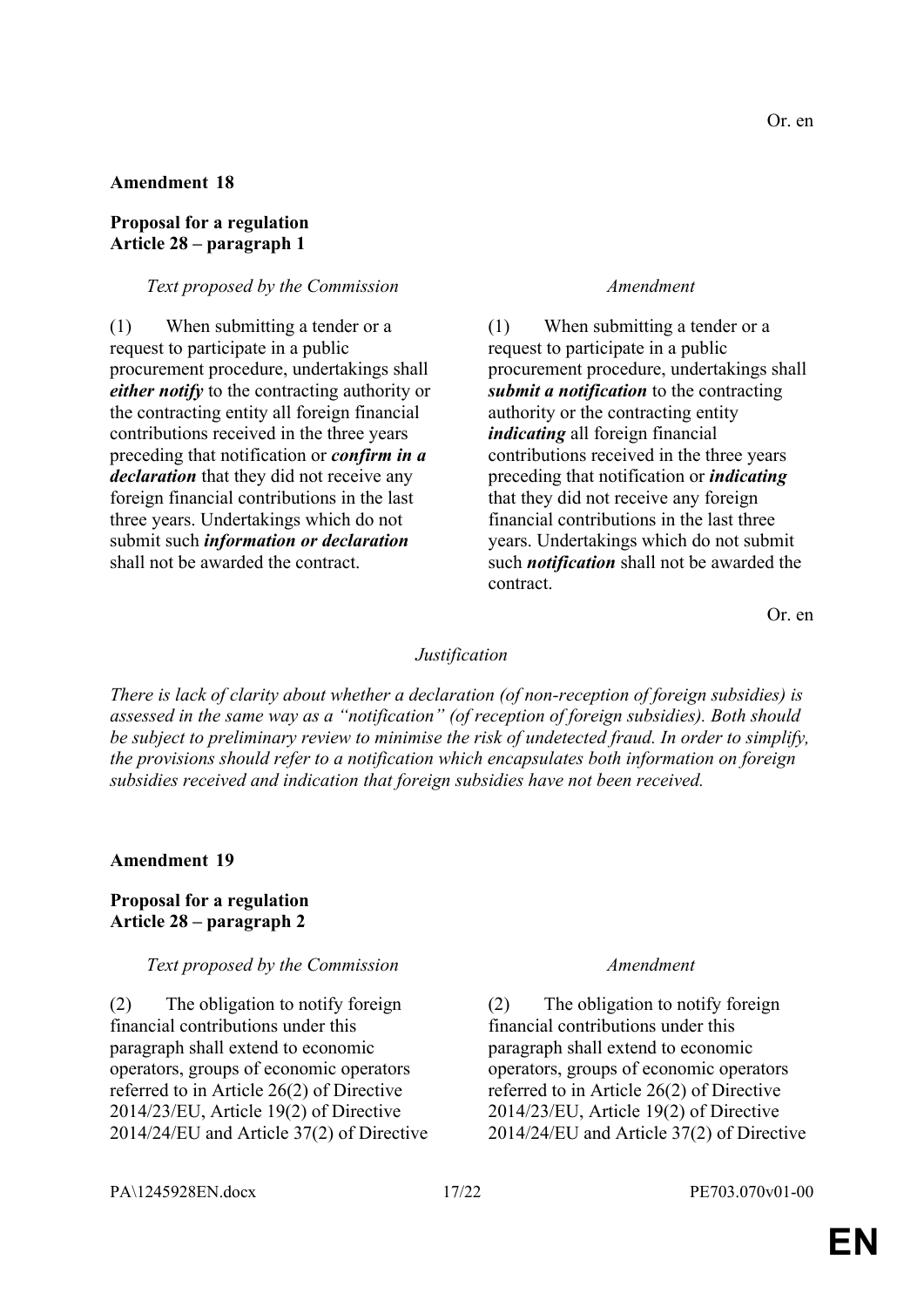2014/25/EU, main subcontractors and main suppliers. A subcontractor or supplier shall be deemed to be main where their participation ensures key elements of the contract performance and in any case where the economic share of their contribution exceeds *30%* of the estimated value of the contract.

2014/25/EU, main subcontractors and main suppliers. A subcontractor or supplier shall be deemed to be main where their participation ensures key elements of the contract performance and in any case where the economic share of their contribution exceeds *15 %* of the estimated value of the contract.

Or. en

### *Justification*

*It is important to trace all contractors under the Foreign Subsidies instrument. As subcontracting is a very common practice in particular in the construction sector, it is important to lower the economic share so as to ensure that all distortion is captured. The share of the contract each of these execute may be less than 30% but nevertheless crucial for the execution of the contract and the final price of the bid. 30% as proposed by the Commission would have a very limited scope.*

### **Amendment 20**

### **Proposal for a regulation Article 28 – paragraph 6**

### *Text proposed by the Commission Amendment*

(6) Where the Commission suspects that an undertaking may have benefitted from foreign subsidies in the three years prior to the submission of the tender or request to participate in the public procurement procedure, it may request the notification of the foreign financial contributions received by that undertaking in any public procurement procedure which are not notifiable under Article 27(2) or fall within the scope of paragraph 5 of this Article, at any time before the award of the contract. Once the Commission has requested the notification of such a financial contribution, it is deemed to be a notifiable foreign financial contribution in a public procurement procedure.

(6) Where the Commission suspects that an undertaking may have benefitted from foreign subsidies in the three years prior to the submission of the tender or request to participate in the public procurement procedure, *or where there are reasonable grounds to suspect that an undertaking will benefit from foreign subsidies in the year following the submission of the tender or request to participate in the public procurement procedure,* it may request the notification of the foreign financial contributions received *or foreign financial contributions to be received within one year following the submission of the tender or request to participate in the public procurement procedure* by that undertaking in any public procurement procedure which are not notifiable under Article 27(2) or fall within the scope of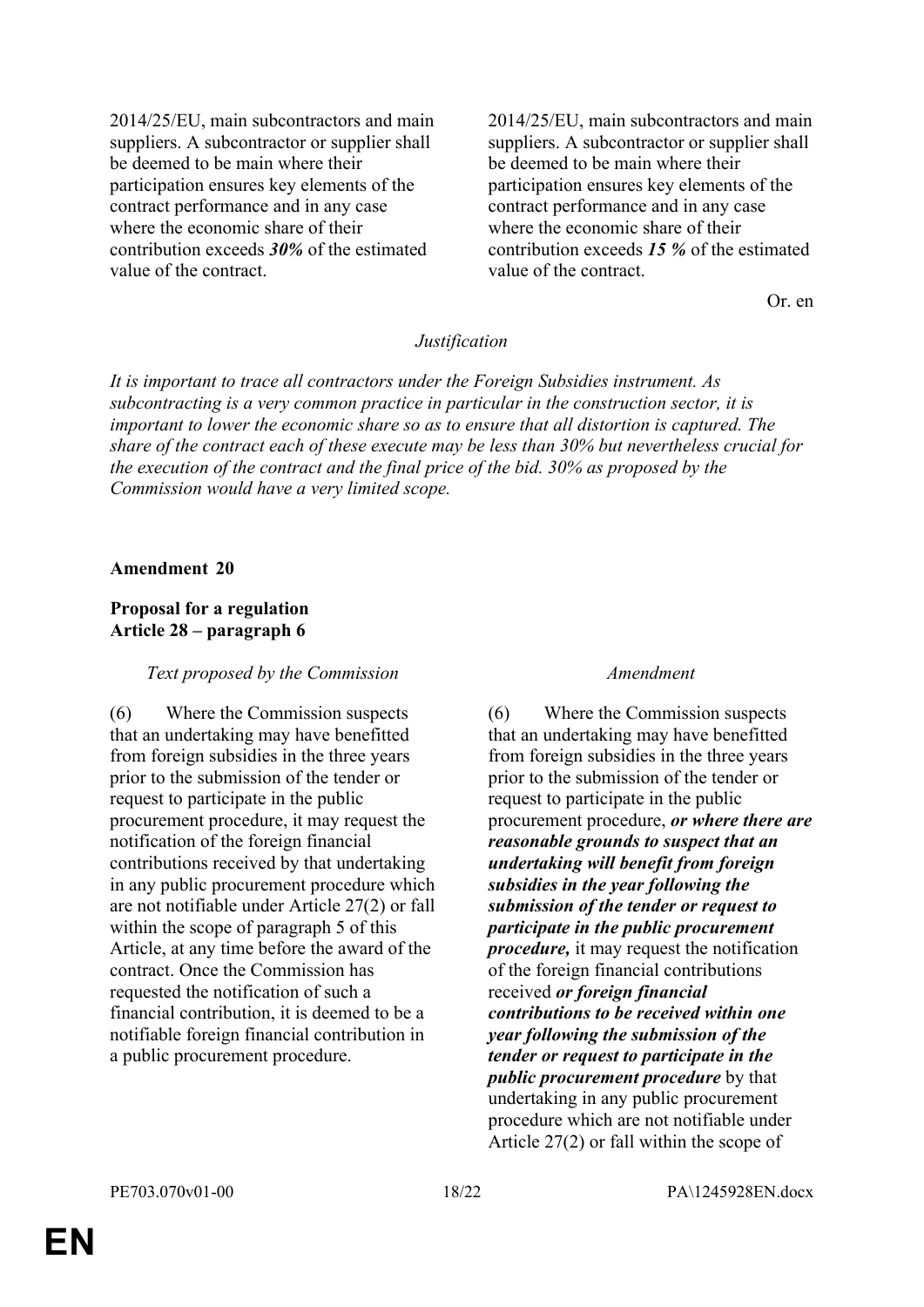paragraph 5 of this Article, at any time before the award of the contract. Once the Commission has requested the notification of such a financial contribution, it is deemed to be a notifiable foreign financial contribution in a public procurement procedure.

Or. en

**Amendment 21**

### **Proposal for a regulation Article 28 – paragraph 6 a (new)**

*Text proposed by the Commission Amendment*

*(6 a) For contracts above the thresholds as defined in the Directive 2014/24/EU and below the threshold set out in Article 27 (2), where a contracting authority or contracting entity establishes that a tender is abnormally low it shall request the undertaking to notify the Commission without delay all foreign financial contributions received in the last three years.*

Or. en

### *Justification*

*Corresponding to Article 69 (4) of Directive 2014/24/EU, an abnormally low tender, irrespective of the value of the contract, should give rise to an investigation into the existence of foreign subsidies*

### **Amendment 22**

**Proposal for a regulation Article 29 – paragraph 2**

*Text proposed by the Commission Amendment*

(2) The Commission shall *carry out* a preliminary review no later than *60* days after it received the notification.

(2) The Commission shall *complete* a preliminary review no later than *30* days after it received the notification.

Or. en

### PA\1245928EN.docx 19/22 PE703.070v01-00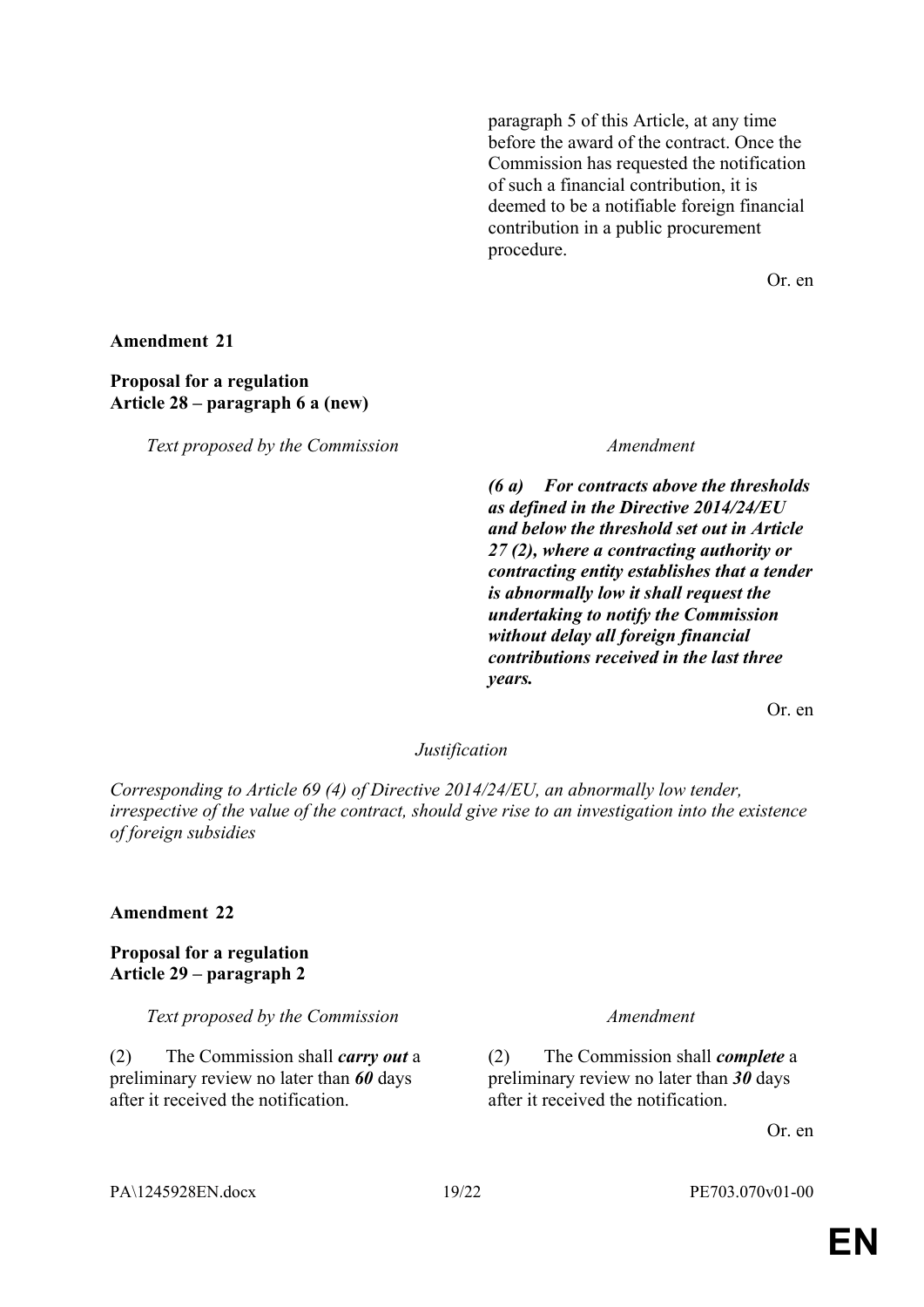### *Justification*

*The Commission shall complete its preliminary review no later than 30 days after having received the notification. The proposed duration for preliminary review is too long and may result in delaying the award of public contracts at the expense of contracting authorities and all economic operators .*

### **Amendment 23**

### **Proposal for a regulation Article 29 – paragraph 4**

### *Text proposed by the Commission Amendment*

(4) The Commission *may* adopt a decision closing the in-depth investigation no later than *200* days after it received the notification. In exceptional circumstances, this time limit may be extended after consultation with the concerned contracting authority or contracting entity.

(4) The Commission *shall* adopt a decision closing the in-depth investigation no later than *150* days after it received the notification. In exceptional *duly justified* circumstances, this time limit may be extended *for 30 days* after consultation with the concerned contracting authority or contracting entity.

Or. en

### *Justification*

*The proposed duration for the in-depth investigation is too long. It may result in delaying the award of public contracts at the expense of contracting authorities and all economic operators involved. A regular maximum time span of 150 day seems appropriate especially also with a view to the fact that Art. 29 paragraph 4, second sentence, allows for an extension of the time limit in exceptional circumstances.*

**Amendment 24**

### **Proposal for a regulation Article 31 – paragraph 3**

*Text proposed by the Commission Amendment*

*(3) The contract may be awarded to an undertaking submitting a declaration under Article 28 before the Commission takes any of the decisions referred to in Article 30 or before the time limit laid down in Article 29(4) elapses only if the tender evaluation has established that the* 

*deleted*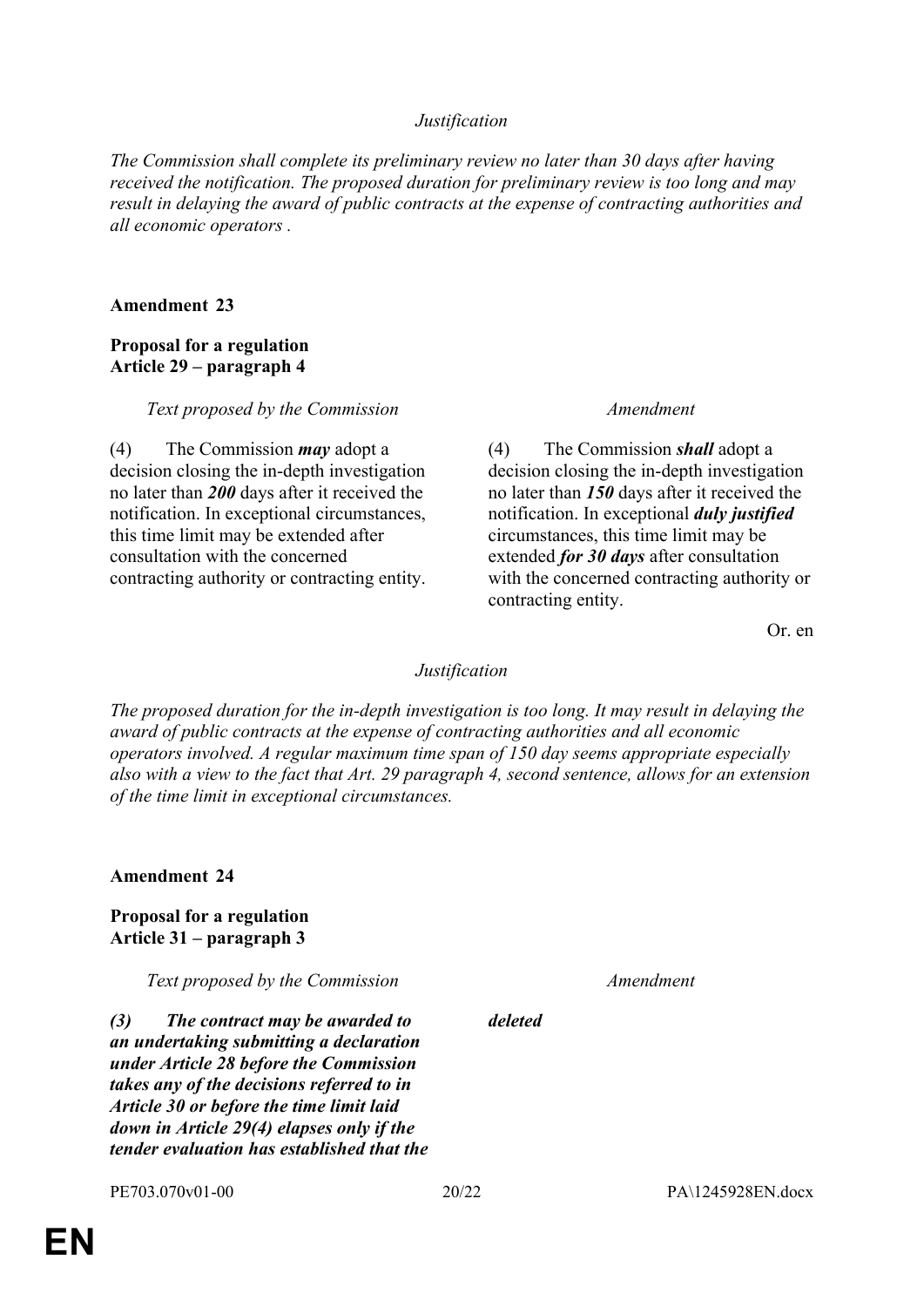*undertaking in question has in any case submitted the most economically advantageous tender.*

Or. en

### *Justification*

*Declarations should also be investigated due to the risk of fraud. The most economically advantageous tender can be the result of advantages thanks to foreign subsidies. Introducing an exception on "economically advantageous tender" would put the effectiveness of the instrument at risk.*

**Amendment 25**

**Proposal for a regulation Article 32 – paragraph 3 a (new)**

*Text proposed by the Commission Amendment*

*(3 a) The Commission may exclude an undertaking from future public procurement procedures for a limited period of time if it finds that a company has repeatedly received foreign subsidies that distort competition.*

Or. en

**Amendment 26**

**Proposal for a regulation Article 32 a (new)**

*Text proposed by the Commission Amendment*

*Article 32 a*

### *Cooperation with national public procurement authorities*

*1. Member States shall ensure that their competent public procurement authorities, and, if applicable, designated bodies cooperate effectively with the Commission for the purpose of the preliminary review and the in-depth investigation in notified public procurement.*

PA\1245928EN.docx 21/22 PE703.070v01-00